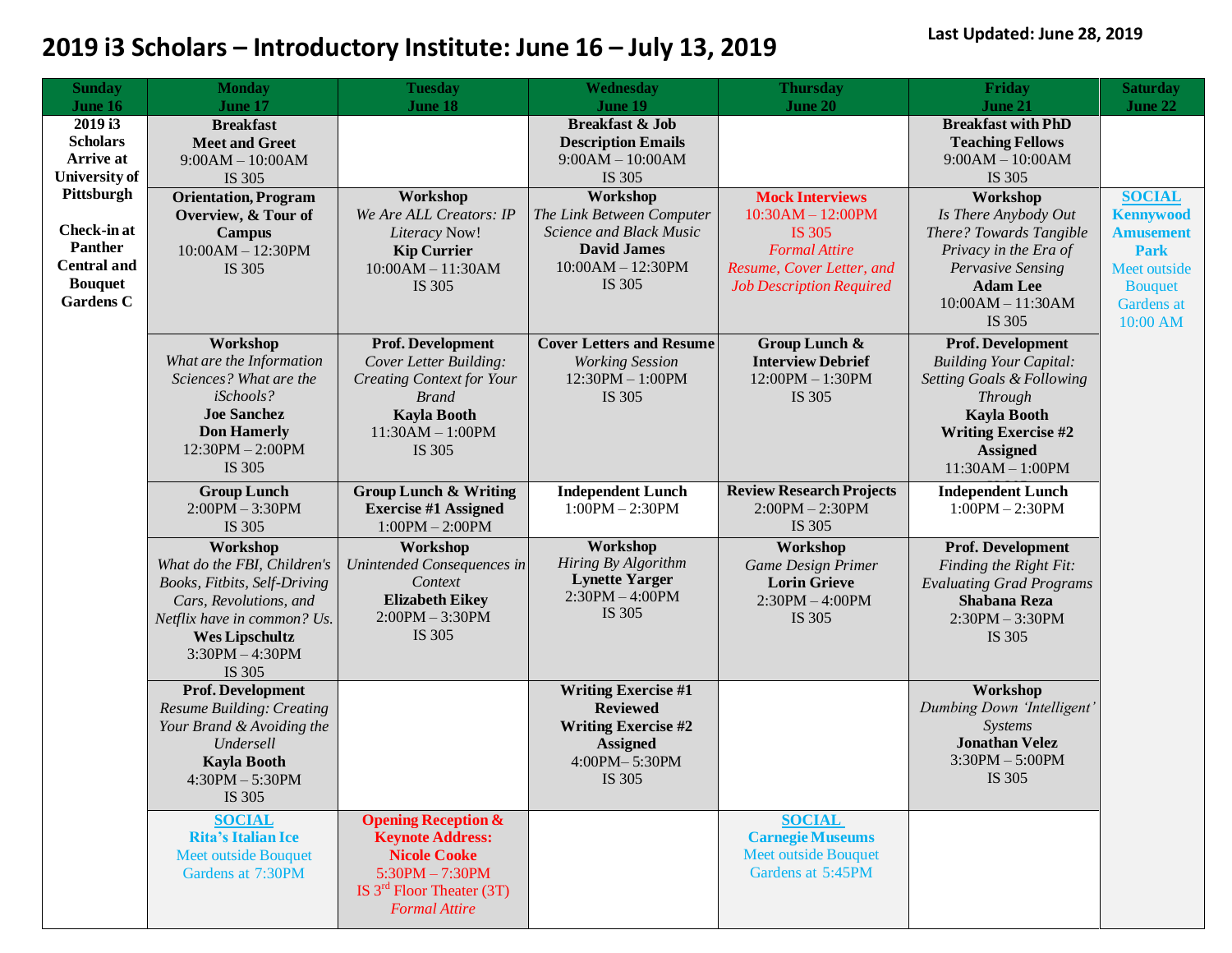| <b>Sunday</b><br>June 23                                                                 | <b>Monday</b><br>June 24                                                                                                                                                                      | <b>Tuesday</b><br>June 25                                                                                                                                                          | Wednesday<br><b>June 26</b>                                                                                                                                             | <b>Thursday</b><br><b>June 27</b>                                                                                                                | Friday<br>June 28                                                                                                          | <b>Saturday</b><br>June 29                                                                   |
|------------------------------------------------------------------------------------------|-----------------------------------------------------------------------------------------------------------------------------------------------------------------------------------------------|------------------------------------------------------------------------------------------------------------------------------------------------------------------------------------|-------------------------------------------------------------------------------------------------------------------------------------------------------------------------|--------------------------------------------------------------------------------------------------------------------------------------------------|----------------------------------------------------------------------------------------------------------------------------|----------------------------------------------------------------------------------------------|
|                                                                                          | <b>Breakfast</b><br>$9:00AM - 10:00AM$<br>IS 305                                                                                                                                              |                                                                                                                                                                                    | <b>Breakfast</b><br>$9:00AM - 10:00AM$<br>IS 305                                                                                                                        |                                                                                                                                                  | <b>Breakfast</b><br>$9:00AM - 10:00AM$<br>IS 305                                                                           | 2018 <sub>i3</sub><br><b>Scholars</b><br>arrive at                                           |
|                                                                                          | <b>Teaching Module</b><br>Research Design<br><b>Kristen Bowen</b><br><b>Megan Threats</b><br>$10:00AM - 11:30AM$<br>IS 305                                                                    | Workshop<br>Chairable Computing:<br>Designing Accessible Mobile<br>Computing Experiences for<br>Wheelchair Users<br><b>Patrick Carrington</b><br>$10:00AM - 11:30AM$<br>IS 305     | <b>Research Advisor</b><br>Workshop<br>Spatial Information and<br>Other Stuff I Think is<br>Really Cool<br><b>Cristina Robles Bahm</b><br>$10:00AM - 11:30AM$<br>IS 305 | <b>Teaching Module</b><br>Programming<br><b>Joslenne Peña</b><br><b>Aisling Quigley</b><br>$10:00AM - 11:30AM$<br>IS 305                         | <b>Teaching Module</b><br>Research Design<br><b>Kristen Bowen</b><br><b>Megan Threats</b><br>$10:00AM - 11:30AM$<br>IS 305 | <b>University</b><br>of<br>Pittsburgh<br>Check-in at<br><b>Bouquet</b><br>Gardens<br>2019 i3 |
|                                                                                          | <b>Research Advisor Workshop</b><br>Trash Science and Dark<br>Corners<br><b>Kathleen Moore</b><br>$11:30PM - 1:00PM$<br>IS 305                                                                | <b>Teaching Module</b><br>Programming<br><b>Joslenne Peña</b><br><b>Aisling Quigley</b><br>$11:30AM - 1:00PM$<br>IS 305                                                            | <b>Teaching Module</b><br>Research Design<br><b>Kristen Bowen</b><br><b>Megan Threats</b><br>$11:30AM - 1:00PM$<br>IS 305                                               | Prof. Development<br>Navigating Organizational<br><b>Culture and Building Community</b><br><b>Jason Gines</b><br>$11:30AM - 1:00PM$<br>IS 305    | <b>Teaching Module</b><br>Programming<br><b>Joslenne Peña</b><br><b>Aisling Quigley</b><br>$11:30AM - 1:00PM$<br>IS 305    | <b>Scholars:</b><br>Feedback                                                                 |
|                                                                                          | <b>Independent Lunch</b><br>$1:00PM - 2:30PM$                                                                                                                                                 | <b>Group Lunch (Sponsored</b><br>by UCI by Daniel Gardner)<br>& Writing Exercise #2<br>Reviewed $1:00PM - 2:30PM$<br>IS 305                                                        | <b>Independent Lunch</b><br>$1:00PM - 2:30PM$                                                                                                                           | <b>Group Lunch</b><br>$1:00PM - 2:30PM$<br>IS 305                                                                                                | <b>Independent Lunch</b><br>$1:30PM - 2:30PM$                                                                              |                                                                                              |
|                                                                                          | <b>Research Advisor Workshop</b><br>Research 'Around' Games:<br><b>Issues That Surround the</b><br>Technology & Culture of<br>Games<br><b>Daniel Gardner</b><br>$2:30PM - 4:00PM$<br>IS 305   | <b>Research Advisor</b><br>Workshop<br><b>Understanding Human</b><br>Behavior & Information in<br>Social Media Environments<br><b>Brooke Auxier</b><br>$2:30PM - 4:00PM$<br>IS 305 | <b>Teaching Module</b><br>Programming<br><b>Joslenne Peña</b><br><b>Aisling Quigley</b><br>$2:30PM - 4:00PM$<br>IS 305                                                  | <b>Teaching Module</b><br>Research Design<br><b>Kristen Bowen</b><br><b>Megan Threats</b><br>$2:30PM - 4:00PM$<br>IS 305                         |                                                                                                                            | Workshop<br>Digital<br>Game<br>Design<br><b>Elaine</b><br>Gomez<br>$1:00PM -$<br>3:00PM      |
|                                                                                          | <b>Research Advisor Workshop</b><br>HCI & Stigma: Exploring the<br><b>Impact of Technology on</b><br><b>Stigmatized Populations</b><br><b>Fernando Maestre</b><br>$4:00PM - 5:30PM$<br>IS 305 | <b>Teaching Module</b><br>Research Design<br><b>Kristen Bowen</b><br><b>Megan Threats</b><br>$4:00PM - 5:30PM$<br>IS 305                                                           |                                                                                                                                                                         | <b>Research Advisor Workshop</b><br>Considering Ability in the<br>Design of Interactive Systems<br><b>Martez Mott</b><br>4:00PM-5:30PM<br>IS 305 | <b>SOCIAL</b><br><b>Bowling</b><br><b>Meet outside Bouquet</b><br>Gardens at 4:00PM                                        | IS 3rd Floor                                                                                 |
| <b>Teaching</b><br><b>Fellows</b><br><b>Tech Setup</b><br>$7:00PM -$<br>9:00PM<br>IS 305 | <b>Teaching Module</b><br>Programming<br><b>Joslenne Peña</b><br><b>Aisling Quigley</b><br>$7:00PM - 8:30PM$<br>IS 305                                                                        |                                                                                                                                                                                    |                                                                                                                                                                         |                                                                                                                                                  |                                                                                                                            | <b>SOCIAL</b><br>Mt.<br><b>Washington</b><br><b>TBD</b>                                      |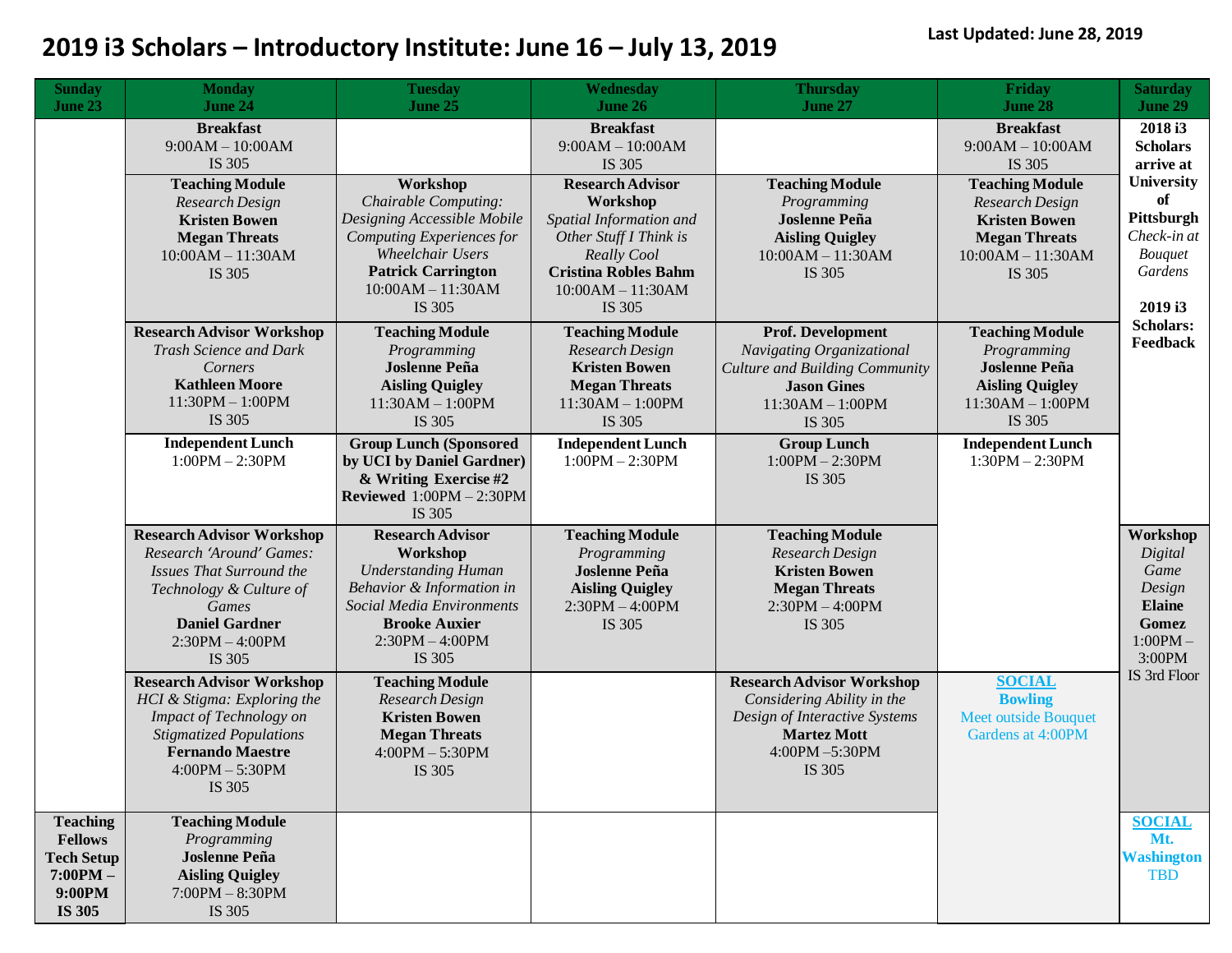| <b>Sunday</b>         | <b>Monday</b>                             | <b>Tuesday</b>                 | Wednesday                                 | <b>Thursday</b>                   | <b>Friday</b>                             | <b>Saturday</b> |
|-----------------------|-------------------------------------------|--------------------------------|-------------------------------------------|-----------------------------------|-------------------------------------------|-----------------|
| <b>June 30</b>        | July 1                                    | July 2                         | July 3                                    | July 4                            | July 5                                    | July 6          |
| 2019 i3               | <b>Breakfast &amp; Graduate</b>           |                                | <b>Breakfast &amp; Research</b>           |                                   | <b>Breakfast</b>                          |                 |
| <b>Scholars:</b>      | <b>School Overview</b>                    |                                | <b>Project Mock Groups</b>                |                                   | $9:00AM - 10:00AM$                        |                 |
| Feedback              | $9:00AM - 10:00AM$                        |                                | $9:00AM - 10:00AM$                        |                                   | IS 305                                    |                 |
|                       | IS 305                                    |                                | IS 305                                    |                                   |                                           |                 |
| <b>SOCIAL</b>         | <b>Teaching Module</b>                    | <b>Teaching Module</b>         | <b>Teaching Module</b>                    | <b>Teaching Module</b>            | <b>Teaching Module</b>                    |                 |
| <b>Strip District</b> | Programming                               | Research Design                | Programming                               | Research Design                   | Programming                               |                 |
| 1:00PM                | <b>Joslenne Peña</b>                      | <b>Kristen Bowen</b>           | <b>Joslenne Peña</b>                      | <b>Kristen Bowen</b>              | <b>Joslenne Peña</b>                      |                 |
|                       | <b>Aisling Quigley</b>                    | <b>Megan Threats</b>           | <b>Aisling Quigley</b>                    | <b>Megan Threats</b>              | <b>Aisling Quigley</b>                    |                 |
| <b>Picnic</b>         | $10:00AM - 11:30AM$                       | $10:00AM - 11:30AM$            | $10:00AM - 11:30AM$                       | $10:00AM - 11:30AM$               | $10:00AM - 11:30AM$                       |                 |
| 4:30PM                | IS 305                                    | IS 305                         | IS 305                                    | IS 305                            | IS 305                                    |                 |
|                       |                                           | Prof. Development              |                                           | <b>Teaching Module</b>            |                                           |                 |
|                       | <b>Teaching Module</b><br>Research Design | Prepare, Seek, and Apply:      | <b>Teaching Module</b><br>Research Design | Programming                       | <b>Teaching Module</b><br>Research Design |                 |
|                       | <b>Kristen Bowen</b>                      | Successfully Navigate the      | <b>Kristen Bowen</b>                      | <b>Joslenne Peña</b>              | <b>Kristen Bowen</b>                      |                 |
|                       | <b>Megan Threats</b>                      | Graduate School                | <b>Megan Threats</b>                      | <b>Aisling Quigley</b>            | <b>Megan Threats</b>                      |                 |
|                       | $11:30AM - 1:00PM$                        | <b>Application Process</b>     | $11:30AM - 1:00PM$                        | $11:30AM - 1:00PM$                | $11:30AM - 1:00PM$                        |                 |
|                       | IS 305                                    | <b>Moises Orozco Villicana</b> | IS 305                                    | IS 305                            | IS 305                                    |                 |
|                       |                                           | $11:30AM - 1:00PM$             |                                           |                                   |                                           |                 |
|                       |                                           | IS 305                         |                                           |                                   |                                           |                 |
|                       |                                           |                                |                                           |                                   |                                           |                 |
|                       | <b>Group Lunch &amp; Research</b>         | <b>Independent Lunch</b>       | <b>Independent Lunch</b>                  | <b>Group Lunch &amp; Research</b> | <b>Farewell Lunch with PhD</b>            |                 |
|                       | <b>Project Mock Groups</b>                | $1:00PM - 2:30PM$              | $1:00PM - 2:30PM$                         | <b>Teams Meet</b>                 | <b>Teaching Fellows</b>                   |                 |
|                       | $1:00PM - 2:00PM$                         | IS 305                         | IS 305                                    | $1:00PM - 2:30PM$                 | $1:00PM - 2:30PM$                         |                 |
|                       | IS 305                                    |                                |                                           | IS 305                            | IS 305                                    |                 |
|                       | Workshop                                  | <b>Teaching Module</b>         | Prof. Development                         |                                   | Prof. Development                         |                 |
|                       | Team and Project                          | Programming                    | <b>GRE</b> Strategy with the              |                                   | <b>Kayla Booth</b>                        |                 |
|                       | Management                                | <b>Joslenne Peña</b>           | <b>Princeton Review</b>                   |                                   | <b>Elizabeth Eikey</b>                    |                 |
|                       | <b>Jeria Quesenberry</b>                  | <b>Aisling Quigley</b>         | <b>Natasha Bludgus</b>                    |                                   | <b>Project Management Best</b>            |                 |
|                       | $2:00PM - 3:30PM$                         | $2:30PM - 4:00PM$              | $2:30PM - 4:00PM$                         |                                   | <b>Practices &amp; Resources</b>          |                 |
|                       | IS 305                                    | IS 305                         | IS 305                                    |                                   | $2:30PM - 4:00PM$                         |                 |
|                       |                                           |                                |                                           |                                   | IS 305                                    |                 |
|                       | Prof. Development                         | Workshop                       | <b>Research Team Selection</b>            |                                   | <b>Writing Assignment #3</b>              |                 |
|                       | Conducting the Grad                       | User Studies: What, When,      | $4:00PM - 5:00PM$                         |                                   | <b>Reviewed</b>                           |                 |
|                       | School Search &                           | Why, and How?                  | IS 305                                    |                                   | $4:00PM - 5:00PM$                         |                 |
|                       | <b>Navigating Funding</b>                 | <b>Peter Brusilovsky</b>       |                                           |                                   | IS 305                                    |                 |
|                       | <b>David Eber</b>                         | <b>Dmitriy Babichenko</b>      |                                           |                                   |                                           |                 |
|                       | $3:30PM - 5:00PM$                         | $4:00PM - 5:30PM$              |                                           |                                   |                                           |                 |
|                       | IS 305                                    | IS 305                         |                                           |                                   |                                           |                 |
|                       |                                           |                                |                                           |                                   |                                           |                 |
|                       | <b>Writing Exercise #3</b>                |                                |                                           | <b>SOCIAL</b>                     |                                           |                 |
|                       | <b>Assigned</b>                           |                                |                                           | <b>Fireworks at The Point</b>     |                                           |                 |
|                       | $5:00PM - 5:30PM$                         |                                |                                           | <b>Meet outside Bouquet</b>       |                                           |                 |
|                       | IS 305                                    |                                |                                           | Gardens at 5:00PM                 |                                           |                 |
|                       |                                           |                                |                                           |                                   |                                           |                 |
|                       |                                           |                                |                                           |                                   |                                           |                 |